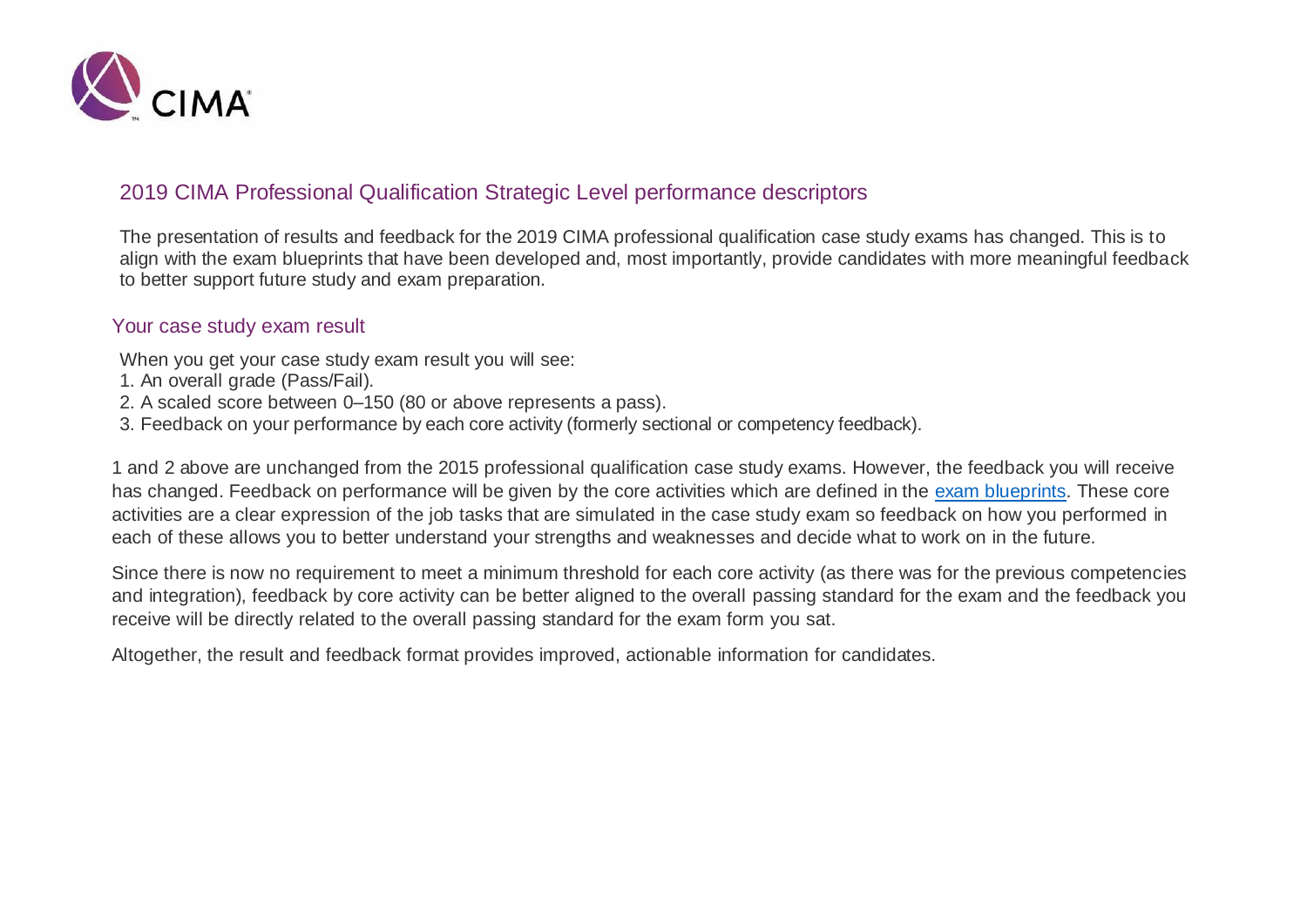

### Performance descriptors for core activities

You will be given feedback as to whether or not you met the exam level passing standard for each core activity.

Performance descriptors for each core activity of the Strategic Level case study can be found below. They state the characteristics and level of achievement that candidates who met the passing standard would generally demonstrate.

*Note: all core activities will be assessed in each form of the exam in line with the weightings published in the exam blueprint. A sample of related assessment outcomes will be tested. For more details, see the [examination blueprint](https://www.cimaglobal.com/examblueprints)*.

### How should I use the performance descriptors?

The performance descriptors are applicable across all forms and sessions of the case study exam and they offer a consistent way to feed back on your performance in the exam. They will help identify where your performance in an individual core activity may have fallen short of the overall passing standard for the level of case study you sat.

They are best used in conjunction with the exam blueprint and all other study resources available for the case study exams. When preparing for the exam, you can use these performance descriptors to benchmark your performance and see what you need to achieve to become "exam ready".

If you have performed well across all core activities, the performance descriptors will highlight what you should continue to do and which skills you can build on for future exams.

If you have not reached the passing standard for one or more core activity, the performance descriptor provides guidance on the minimum level of performance you will need to achieve in order to meet the passing standard and will help guide further study.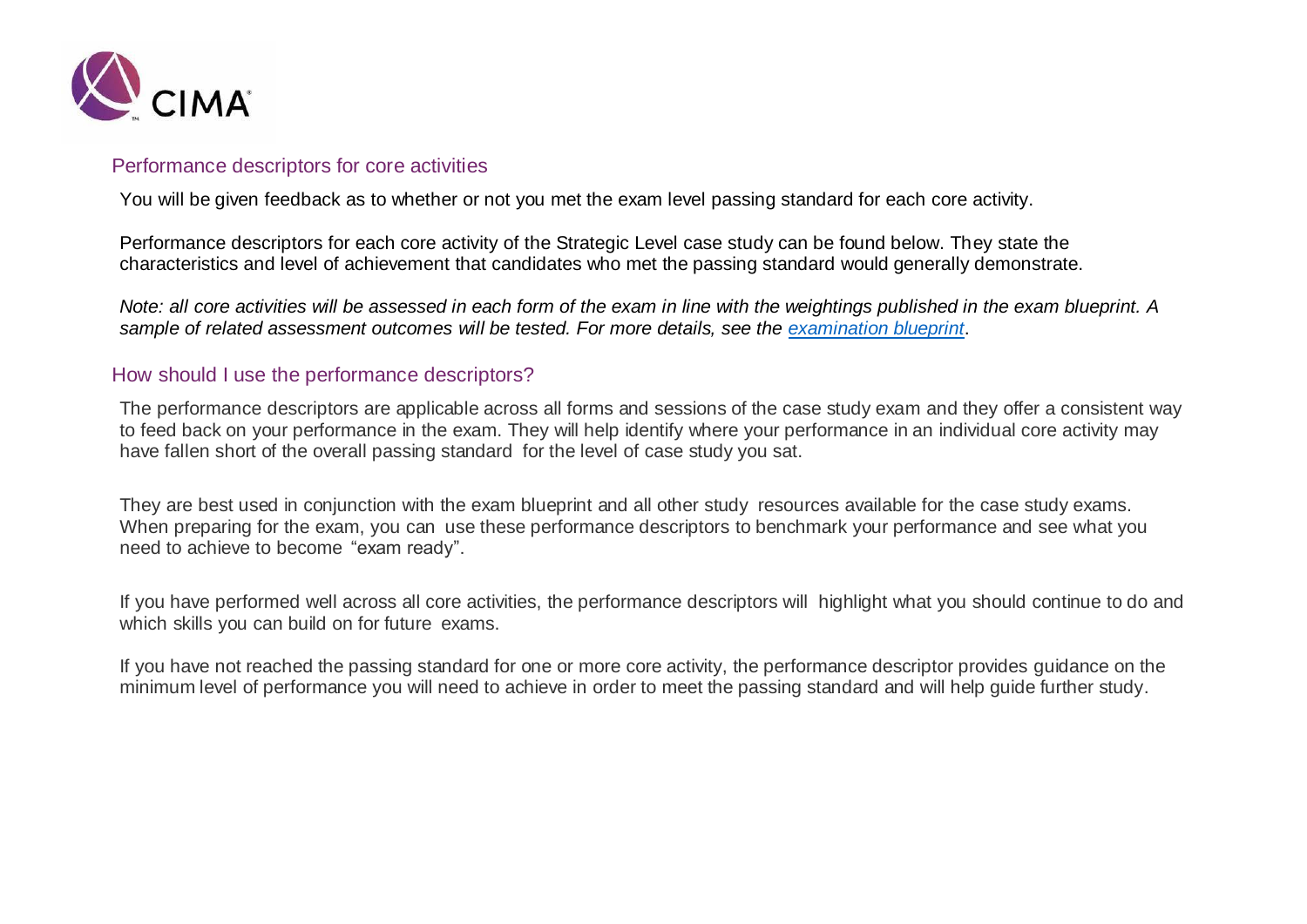

# Strategic case study exam performance descriptors

| <b>Core activity</b>                                                       | <b>Assessment outcome</b>                                                                                                                                                                                                                                                                                                      | If you met the exam level passing standard for each of the core<br>activities, you can generally be described using some or all of<br>the following characteristics:                                                                                                                                                                                                                                                                                                                                                                                                                                                                                                                                                                                                                                                                              |
|----------------------------------------------------------------------------|--------------------------------------------------------------------------------------------------------------------------------------------------------------------------------------------------------------------------------------------------------------------------------------------------------------------------------|---------------------------------------------------------------------------------------------------------------------------------------------------------------------------------------------------------------------------------------------------------------------------------------------------------------------------------------------------------------------------------------------------------------------------------------------------------------------------------------------------------------------------------------------------------------------------------------------------------------------------------------------------------------------------------------------------------------------------------------------------------------------------------------------------------------------------------------------------|
| A. Develop<br>business<br>strategy                                         | I can evaluate strategic options (digital and<br>1.<br>otherwise).<br>2. I can recommend strategic decisions (digital<br>and otherwise).<br>I can evaluate potential acquisitions and<br>3.<br>divestment opportunities.<br>I can recommend responses to opportunities<br>4.<br>and threats arising from digital technologies. | Communicates strategic decisions and evaluation of<br>strategic options clearly.<br>Demonstrates understanding of the business model<br>and its environment, including digital ecosystems and<br>disruptive businesses, in the development of business<br>strategy.<br>Applies professional scepticism when recommending<br>responses to opportunities and threats arising from<br>digital technologies.<br>Demonstrates leadership when evaluating and<br>advising on strategic decisions.<br>Demonstrates professional judgement and business<br>awareness in the development of business strategy.<br>Demonstrates ethics and professionalism in the<br>evaluation of strategic options and in the<br>recommendation of strategic decisions.<br>Demonstrates technical understanding of the tools and<br>techniques used to evaluate strategy. |
| <b>B.</b> Evaluate<br>business<br>ecosystem and<br>business<br>environment | I can select and apply suitable strategic<br>1.<br>analytical tools.<br>I can conduct an analysis of stakeholder needs<br>2.<br>and recommend appropriate responses.                                                                                                                                                           | Communicates the evaluation of the business<br>ecosystem and business environment clearly.<br>Demonstrates understanding of the business model<br>and its environment, including digital ecosystems and<br>disruptive businesses, in the selection and application                                                                                                                                                                                                                                                                                                                                                                                                                                                                                                                                                                                |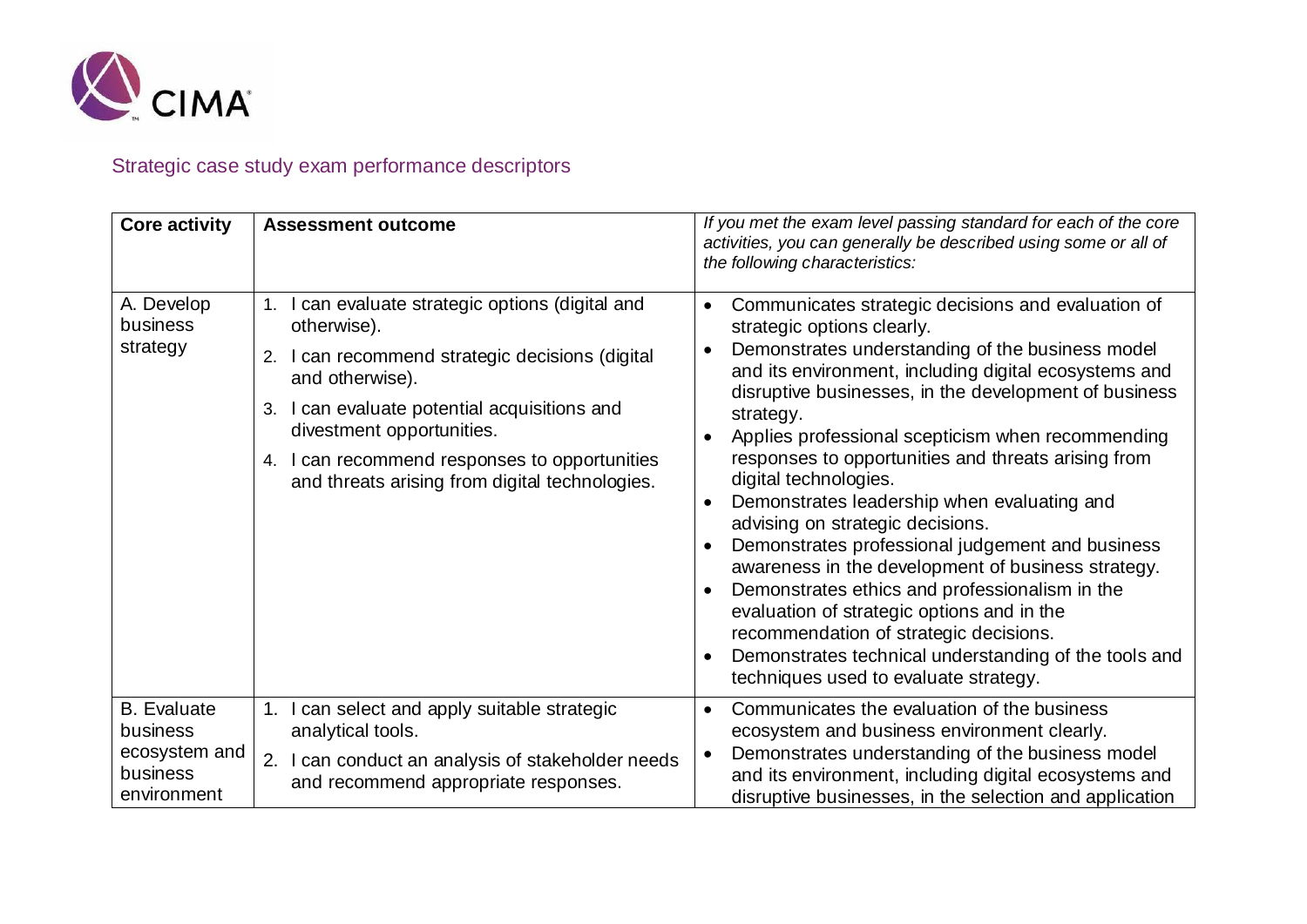

|                         | 3. I can recommend appropriate responses to<br>changes in the business ecosystem.<br>4. I can recommend KPIs that encourage sound<br>strategic management.<br>5. I can recommend responses to economic,<br>political and currency risks. | of strategic analytical tools and in the recommendation<br>of responses to change in the ecosystem.<br>Applies professional scepticism in the analysis of<br>shareholder needs and recommendation of responses.<br>Applies professional scepticism when recommending<br>$\bullet$<br>KPIs that encourage sound strategic management.<br>Demonstrates leadership when making<br>recommendations with regard to stakeholders,<br>changes to the business ecosystem and when<br>recommending KPIs.<br>Applies professional judgement to the evaluation of the<br>$\bullet$<br>business ecosystem and business environment.<br>Applies ethics and professionalism to the selection of<br>$\bullet$<br>suitable strategic analytical tools and to evaluating and<br>dealing with stakeholder needs.<br>Applies ethics and professionalism when<br>recommending responses to economic, political and<br>currency risks.<br>Demonstrates business awareness when evaluating<br>the business ecosystem and business environment.<br>Demonstrates adequate technical understanding of<br>techniques used in risk management. |
|-------------------------|------------------------------------------------------------------------------------------------------------------------------------------------------------------------------------------------------------------------------------------|---------------------------------------------------------------------------------------------------------------------------------------------------------------------------------------------------------------------------------------------------------------------------------------------------------------------------------------------------------------------------------------------------------------------------------------------------------------------------------------------------------------------------------------------------------------------------------------------------------------------------------------------------------------------------------------------------------------------------------------------------------------------------------------------------------------------------------------------------------------------------------------------------------------------------------------------------------------------------------------------------------------------------------------------------------------------------------------------------------------------|
| C.<br>Recommend         | 1. I can recommend suitable sources of finance.<br>2. I can recommend dividend policy.<br>3. I can recommend and apply business valuation<br>models.                                                                                     | Communicates recommendations clearly with regard to<br>financing strategies.                                                                                                                                                                                                                                                                                                                                                                                                                                                                                                                                                                                                                                                                                                                                                                                                                                                                                                                                                                                                                                        |
| financing<br>strategies |                                                                                                                                                                                                                                          | Demonstrates understanding of the business model<br>and its environment, including digital ecosystems and<br>disruptive businesses, in the selection and application<br>of business valuation models.                                                                                                                                                                                                                                                                                                                                                                                                                                                                                                                                                                                                                                                                                                                                                                                                                                                                                                               |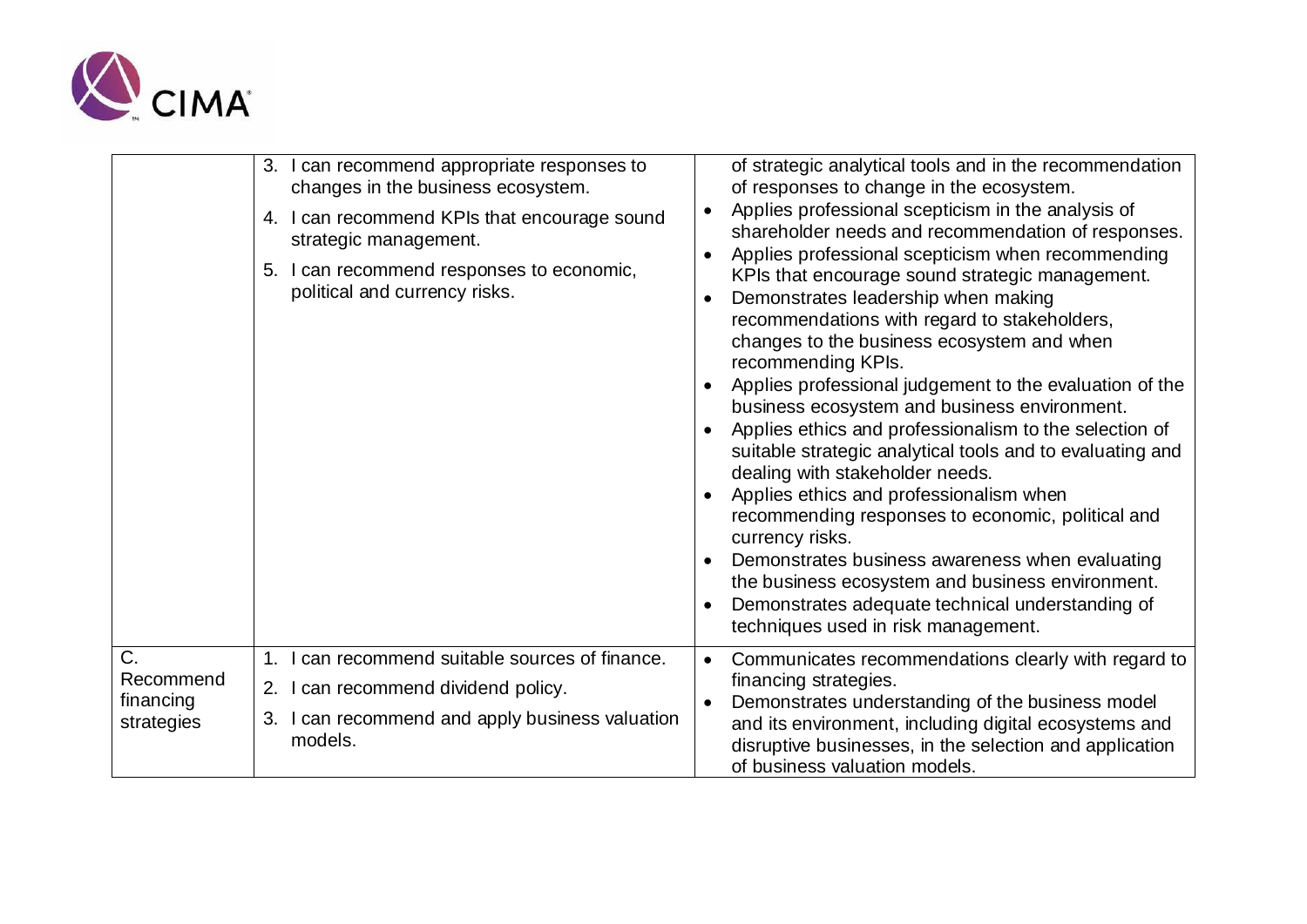

|                                                                   |                                                                                                                                                                                                                                                                        | Applies professional judgement and ethics and<br>$\bullet$<br>professionalism when recommending business<br>strategies.<br>Demonstrates business awareness in recommending<br>suitable sources of finance and in recommending and<br>applying business valuation models.<br>Demonstrates adequate technical understanding of<br>$\bullet$<br>models used to evaluate funding decisions.                                                                                                                                                                                                                                                                                                                                               |
|-------------------------------------------------------------------|------------------------------------------------------------------------------------------------------------------------------------------------------------------------------------------------------------------------------------------------------------------------|---------------------------------------------------------------------------------------------------------------------------------------------------------------------------------------------------------------------------------------------------------------------------------------------------------------------------------------------------------------------------------------------------------------------------------------------------------------------------------------------------------------------------------------------------------------------------------------------------------------------------------------------------------------------------------------------------------------------------------------|
| D. Evaluate<br>and mitigate<br>risk                               | 1. I can evaluate risks and recommend responses<br>and can maintain the corporate risk register.<br>2. I can identify ethical dilemmas and recommend<br>suitable responses.<br>3. I can evaluate and mitigate cyber risks.<br>I can recommend internal controls.<br>4. | Communicates clearly in the evaluation and mitigation<br>of risk.<br>Demonstrates understanding of the business model<br>and its environment, including digital ecosystems and<br>disruptive businesses, in the evaluation and mitigation<br>of control risks.<br>Applies professional scepticism and business<br>$\bullet$<br>awareness to the evaluation and mitigation of control<br>risks.<br>Demonstrates leadership and professional judgement<br>when evaluating and mitigating risk.<br>Applies ethical principles and professionalism to the<br>identification of ethical dilemmas and the<br>recommendation of suitable responses.<br>Demonstrates technical understanding of risks,<br>$\bullet$<br>including cyber risks. |
| Ε.<br>Recommend<br>and maintain a<br>sound control<br>environment | 1. I can apply internal audit resources.<br>2. I can recommend appropriate controls and<br>evaluate the implications of compliance failures.                                                                                                                           | Communicates clearly in recommending controls and<br>$\bullet$<br>in the evaluation of the implications of compliance<br>failures.<br>Communicates clearly in recommending responses to<br>the threats arising from poor corporate governance.                                                                                                                                                                                                                                                                                                                                                                                                                                                                                        |